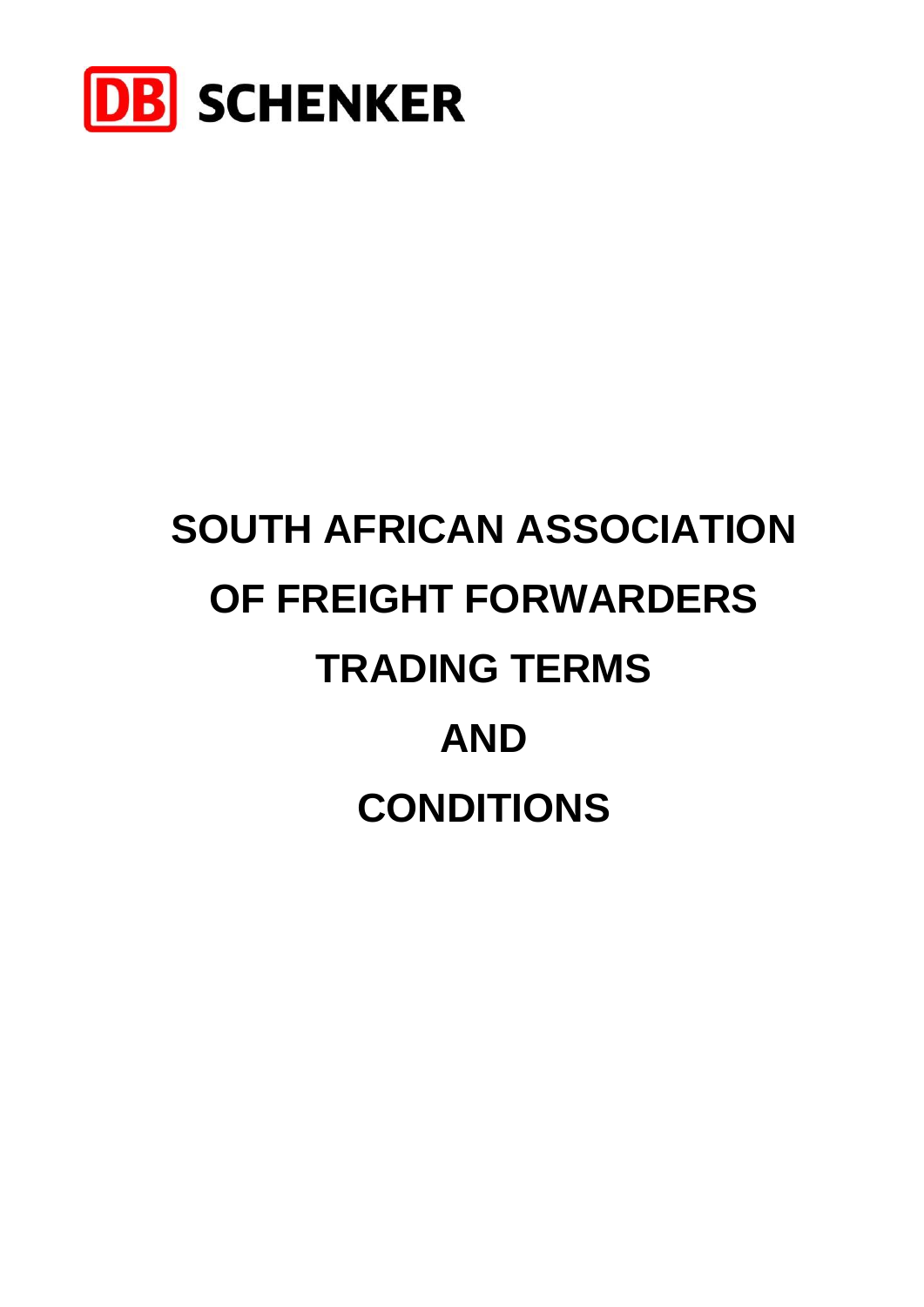

# **APPENDIX C**

#### *October 1990 Edition*

#### **1. INTERPRETATION**

In these trading terms and conditions:-

- 1.1 the headings to the clauses are for reference purposes only and shall not aid in the interpretation of the clauses to which they relate;
- 1.2 unless the context clearly indicates a contrary intention, words importing any one gender include the other two genders, the singular includes the plural and *vice versa*, and natural persons include created entities (corporate or unincorporated) and *vice versa*;
- 1.3 the following terms shall have the meanings assigned to them hereunder and cognate expressions shall have a corresponding meaning, namely -<br>1.3.1 "the Company" means the Company referred to a
	- "the Company" means the Company referred to above, or if it exercises its rights under clause 2, the member of the group in respect of which it exercises its rights;
	- 1.3.2 "customer" means any person at whose request or on whose behalf the Company undertakes any business or provides any advice, information or services;
	- 1.3.3 "goods" means any goods handled, transported or dealt with by or on behalf of or at the instance of the Company or which come under the control of the Company or its agents, servants or nominees on the instructions of the customer, and includes any container, transportable tank, flat pallet, package or any other form of covering, packaging, container or equipment used in connection with or in relation to such goods;
	- 1.3.4 "the group" means the Company and any Company which is a holding Company or subsidiary of the Company from time to time which may render services to the customer in terms of clause 2;
	- 1.3.5 "the owner" means the owner of goods to which any business concluded under these trading terms and conditions relates and any other person who is or may have or acquire any interest, financial or otherwise, therein.

#### **2. MEMBERS OF THE GROUP RENDERING SERVICES TO THE CUSTOMER**

The Company may at its election perform all and any business undertaken or provide advice, information or services, whether gratuitous or not, either itself or it may procure that any member of the group undertakes such business or provides such advice, information or services as principal upon and subject to the terms and conditions contained herein which shall apply *mutatis mutandis* to the customer and any such member of the group.

#### **3. APPLICATION OF TRADING TERMS AND CONDITIONS**

Subject to clause 5, all and any business undertaken or advice, information or services provided by the Company, whether gratuitous or not, is undertaken or provided on these trading terms and conditions (as amended from time to time).

#### **4. OWNER'S RISK**

All handling, packing, loading, unloading, warehousing and transporting of goods by or on behalf of or at the request of the Company are affected at the sole risk of the customer and/or the owner, and the customer indemnifies the Company accordingly.

#### **5. APPLICABLE LEGISLATION**

- 5.1 If the Company is obliged, in the execution of any of its duties and/or responsibilities to comply with any common law or legislative enactment ("the law") of any nature whatsoever, then the Company by complying therewith shall not be deemed to waive nor abandon any of its rights in terms of these trading terms and conditions.
- 5.2 In addition thereto, in complying with the law, the Company shall not be deemed to have assumed any onus, obligation, responsibility or liability in favour of the customer;

| Doc Number: | QMS-FP-LCG-DOC01 | Doc Version Number: | 10 | Doc Effective Date: | November 2015 | Page Number: |  |  |
|-------------|------------------|---------------------|----|---------------------|---------------|--------------|--|--|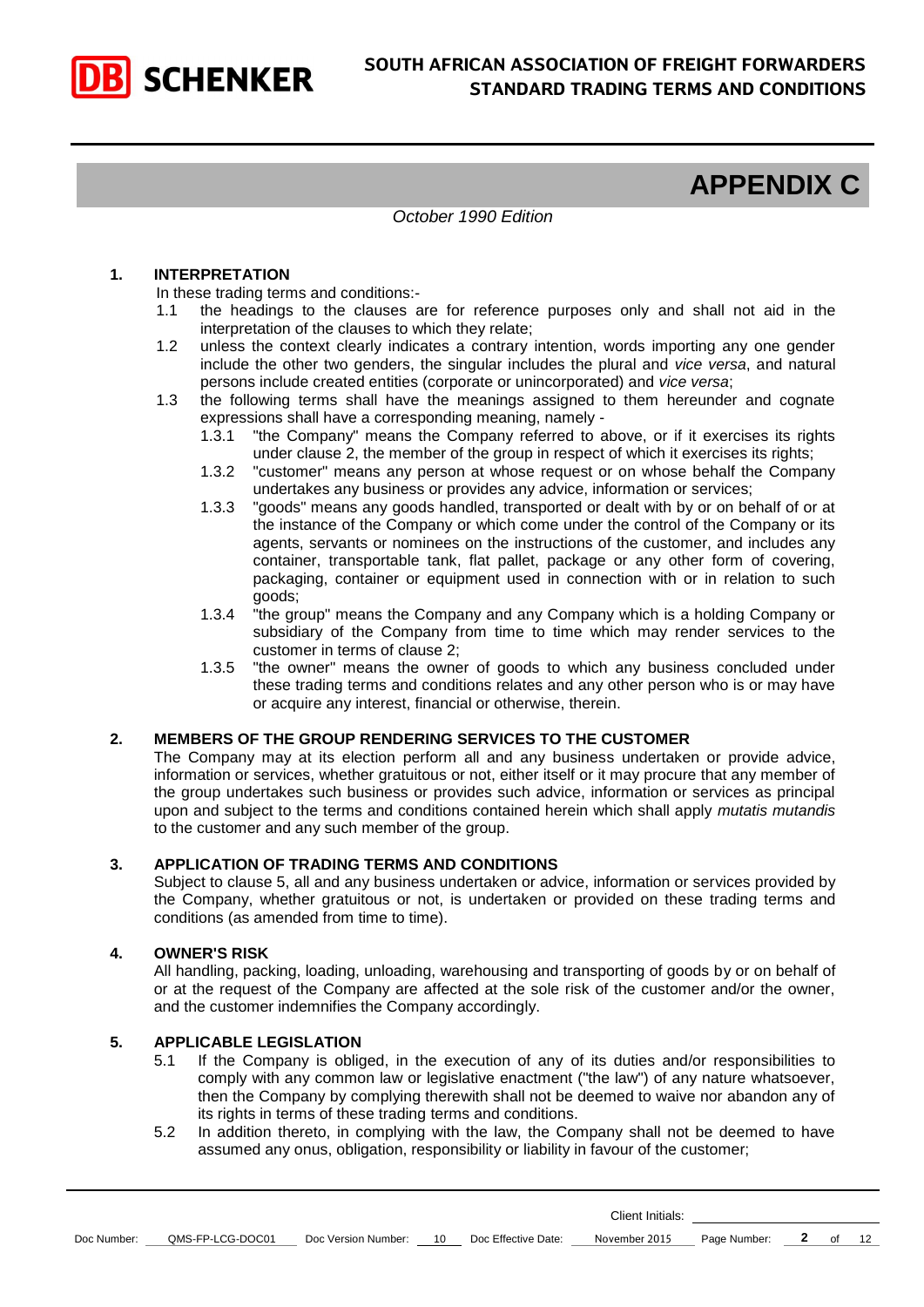

5.3 If any of the terms of these trading terms and conditions is repugnant to or in conflict with the law, then and in such event the conflicting term embodied herein shall be deemed to be amended and/or altered to conform therewith, and such amendment and/or alteration shall not in any way affect the remaining provisions of these trading terms and conditions.

#### **6. FlATA COMBINED TRANSPORT BILL OF LADING**

The Company shall be entitled to issue in respect of the whole or part of any contract for the movement of goods a FIATA combined transport bill of lading ("FBL") provided that where a FBL is issued these trading terms and conditions shall continue to apply except insofar as they conflict with the terms and conditions applicable to the FBL. The issue of a FBL by the Company shall entitle it to raise an additional charge, determined by the Company, to cover its additional obligations arising under the FBL.

#### **7. EXCLUSION OF OBLIGATIONS OF COMMON OR PUBLIC CARRIER**

The Company deals with goods only on the basis that it is neither a common carrier nor a public carrier.

#### **8. COMPANY'S DISCRETION IN THE ABSENCE OF INSTRUCTIONS**

In the absence specific instructions given timeously in writing by the customer to the Company -

- 8.1 it shall be in the reasonable discretion of the Company to decide at what time to perform or to procure the performance of any or all of the acts which may be necessary or requisite for the discharge of its obligations to the customer;
- 8.2 the Company shall have an absolute discretion to determine the means, route and procedure to be followed by it in performing all or any of the acts or services it has agreed to perform;
- 8.3 in all cases where there is a choice of tariff rates or premiums offered by any carrier, warehouseman, underwriter, or other person depending upon the declared value of the relevant goods or the extent of the liability assumed by the carrier, warehouseman, underwriter or other person, it shall be in the discretion of the Company as to what declaration, if any, shall be made, and what liability, if any, shall be imposed on the carrier, warehouseman, underwriter or other person.

#### **9. COMPANY'S GENERAL DISCRETION**

- 9.1 Notwithstanding anything to the contrary herein contained, if at any time the Company should consider it to be in the customer's interests or for the public good to depart from any of the customer's instructions, the Company shall be entitled to do so and shall not incur any liability in consequence of doing so.
- 9.2 If events or circumstances come to the attention of the Company, its agents, servants or nominees which, in the opinion of the Company, make it in whole or in part, impossible or impracticable for the Company to comply with a customer's instructions the Company shall take reasonable steps to inform such customer of such events or circumstances and to seek further instructions. If such further instructions are not timeously received by the Company in writing the Company shall, at its sole discretion, be entitled to detain, return, store, sell, abandon, or destroy all or part of the goods concerned at the risk and expense of the customer.

#### **10. INSURANCE**

The Company shall endeavour to affect any insurance the customer timeously and in writing instructs it to effect. Such insurance will be subject to such exceptions and conditions as may be imposed by the insurance company or underwriter taking the risk and the Company shall not be obliged to obtain separate cover for any risks so excluded. Unless otherwise agreed in writing the Company shall not be under any obligation to obtain separate insurance in respect of separate consignments but may insure all or any of such consignments under any open or general policy held by the Company from time to time. Should any insurer dispute its liability in terms of any insurance policy in respect of any goods, the customer concerned shall have recourse against such insurer only and the Company shall not have any responsibility or liability whatsoever in relation thereto notwithstanding that the premium paid on such policy may differ from the amount paid by

| Doc Number: | QMS-FP-LCG-DOC01 | Doc Version Number: 10 Doc Effective Date: |  | November 2015 | Page Number: 3 of 12 |  |  |
|-------------|------------------|--------------------------------------------|--|---------------|----------------------|--|--|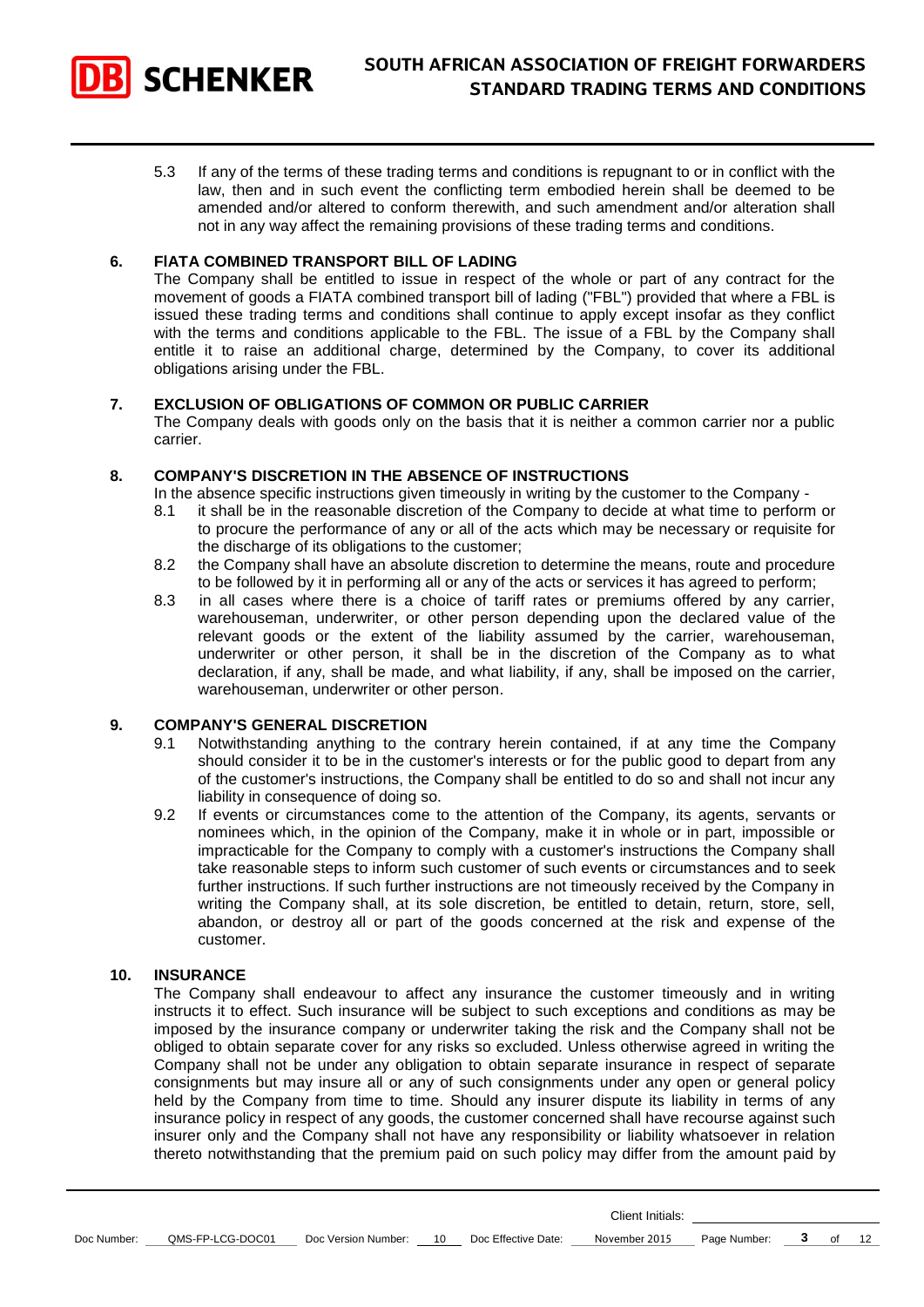

the customer to the Company in respect thereof. Insofar as the Company agrees to arrange insurance the Company acts solely as agent for and on behalf of the customer.

#### **11. COMPANY'S OBLIGATIONS IN THE ABSENCE OF INSTRUCTIONS**

Unless specific written instructions are timeously given to and accepted by the Company, the Company shall not be obliged to-

- 11.1 make any declaration for the purpose of any statute, convention, or contract, as to the nature or value of any goods or as to any special interest in delivery. In particular, the Company shall be under no obligation to make any declaration or to seek any special protection or cover from any carrier in respect of any goods which are, or fall within the definition ascribed thereto by that body of dangerous goods or other goods which require special conditions of handling or storage;
- 11.2 arrange for any particular goods to be carried, stored or handled separately from other goods.

#### **12. CUSTOMER'S UNDERTAKINGS**

- 12.1 For all purposes hereunder the customer shall be deemed to have in relation to the customer's business, the goods and the services to be rendered by the Company in regard thereto, reasonable knowledge of any matters directly or indirectly relating thereto or arising there from including, without limitation, terms of sale and purchase and all matters relating thereto and the customer undertakes to supply all pertinent information to the Company.
- 12.2 The customer warrants that-
	- 12.2.1 it is either the owner or the authorised agent of the owner of any goods in respect of which the customer instructs the Company and that each such person is bound by these trading terms and conditions;
	- 12.2.2 in authorising the customer to enter into any contract with the Company and/or in accepting any document issued by the Company in connection with such contract, the owner, or consignee is bound by these trading terms and conditions for itself and its agents and for any parties on whose behalf it or its agents may act, and in particular, but without prejudice to the generality of the aforegoing, it accepts that the Company shall have the right to enforce against them jointly and severally any liability of the customer under these trading terms and conditions or to recover from them any sums to be paid by the customer which upon proper demand have not been paid;
	- 12.2.3 all information and Instructions supplied and to be supplied by it to the Company is and shall be accurate, true and comprehensive, and in particular, without derogating from the generality of the aforegoing, the customer shall be deemed to be bound by and warrants the accuracy of all descriptions, values and other particulars furnished to the Company for customs, consular and other purposes, and the customer warrants that it will not withhold any necessary or pertinent information, and indemnifies the Company against all claims, losses, penalties, damages, expenses and fines whatsoever, whensoever and howsoever arising as a result of a breach of the aforegoing whether negligently or otherwise including, without derogating from the generality of the aforegoing, any assessment or reassessment;
	- 12.2.4 all goods will be properly, adequately and appropriately prepared and packed, stowed, labeled and marked, having regard *inter alia* to the implementation by or on behalf of the Company or at its instance of the contract involved, and the characteristics of the goods involved and are capable of withstanding the normal hazards inherent in the implementation of such contract;
	- 12.2.5 where goods are carried in or on containers, trailers, flats, tilts, railway wagons, tanks, igloos or any other unit load devices specifically constructed for the carriage of goods by land, sea or air, (each such device hereinafter Individually referred to as "the transport unit") then, save where the Company has been given and has accepted specific written instructions to load the transport unit -

12.2.5.1 that the transport unit has been properly and competently loaded; and

| Doc Number: | QMS-FP-LCG-DOC01 | Doc Version Number: | 10 | Effective Date:<br>Doc. | 201F<br>November | Page Number: |  | $\sim$ $\sim$ |
|-------------|------------------|---------------------|----|-------------------------|------------------|--------------|--|---------------|
|             |                  |                     |    |                         |                  |              |  |               |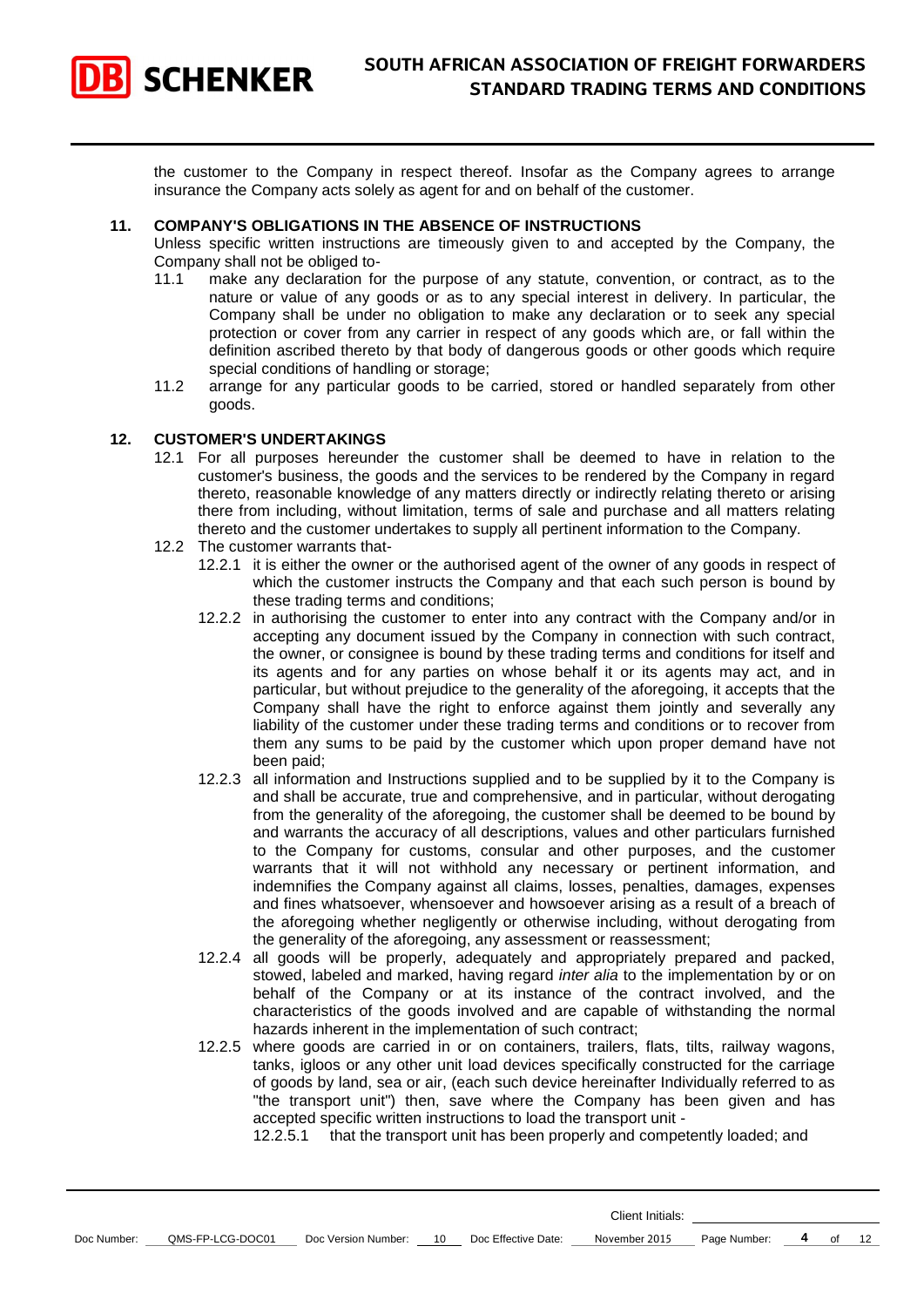

- 12.2.5.2 that the goods involved are suitable for carriage in or on the transport unit; and
- 12.2.5.3 that the transport unit is itself in a suitable condition to carry the goods loaded therein and complies with the requirements of all relevant transport authorities and carriers.

#### **13. RECOVERY OF DEBTS DUE TO THE COMPANY**

The Company shall be entitled to recover any amounts due to it by the customer in respect of instructions relating to or in terms of any contract in respect of particular goods from the customer, or if the customer act as agent for a disclosed or undisclosed principal from the customer or the principal, as the Company In its absolute discretion deems fit.

#### **14. COMPANY ENTITLED TO ACT AS AGENT OR PRINCIPAL IN CONTRACTING**

- 14.1 Unless otherwise agreed in writing, the Company in procuring the carriage, storage, packaging or handling of goods shall be entitled to act either as an agent for and on behalf of the customer or as a principal, as it in its absolute discretion deems fit.
- 14.2 The offer and acceptance of a fixed price for the accomplishment of any task shall not itself determine whether such task is to be arranged by the Company acting as agent for and on behalf of the customer or as principal.
- 14.3 The customer acknowledges that when the Company acting as agent for and on behalf of the customer concludes any contract with a third party, such agreement is concluded between the customer and the third party.
- 14.4 Unless otherwise agreed in writing, the Company, when acting as agent for and on behalf of the customer, shall be entitled to enter into any contract it reasonably deems necessary or requisite for the fulfillment of the customer's instructions, including, without limitation, contracts for the -<br>14.4.1 carriage
	- carriage of goods by any route or means or person;
	- 14.4.2 storage, packing, transport, shipping, loading, unloading and/or handling of goods by any person at any place whether on shore or afloat and for any length of time;
	- 14.4.3 carriage or storage of goods in break-bulk form or in or on transport units as defined in clause 12.2.5 or with or without other goods of whatsoever nature.

#### **15. SUBCONTRACTING**

- 15.1 Any business entrusted by the customer to the Company may, in the absolute discretion of the Company, be fulfilled by the Company itself, by its own servants performing part or all of the relevant services, or by the Company employing, or entrusting the goods or services to third parties on such conditions as may be stipulated by, or negotiated with, such third parties for the purposes of such services, or such part thereof as they may be employed to carry out.
- 15.2 Where the Company employs third parties to perform all or any of the functions which it has agreed to perform, the customer agrees that the Company shall have no responsibility or liability to its customer for any act or omission of such third party, even though the Company may be responsible for the payment of such third party's charges; but the Company shall, provided it has been suitably indemnified against all costs, (including attorney and client costs) which may be incurred by or awarded against the Company, take such action against the third party on the customer's behalf as the customer may direct.

#### **16. TERMS AND CONDITIONS OF AGENTS AND SUBCONTRACTORS**

Notwithstanding anything to the contrary contained herein the customer agrees that all goods shall be dealt with by the Company on the terms and conditions, whether or not inconsistent with these trading terms and conditions, stipulated by the carriers, warehousemen, government departments, and all other parties (whether acting as agents or subcontractors to the Company or not) into whose possession or custody the goods may pass, or subject to whose authority they may at any time be.

| Doc Number: | QMS-FP-LCG-DOC01 | Doc Version Number: 10 | Doc Effective Date: | November 2015 | Page Number: 5 of 12 |  |  |
|-------------|------------------|------------------------|---------------------|---------------|----------------------|--|--|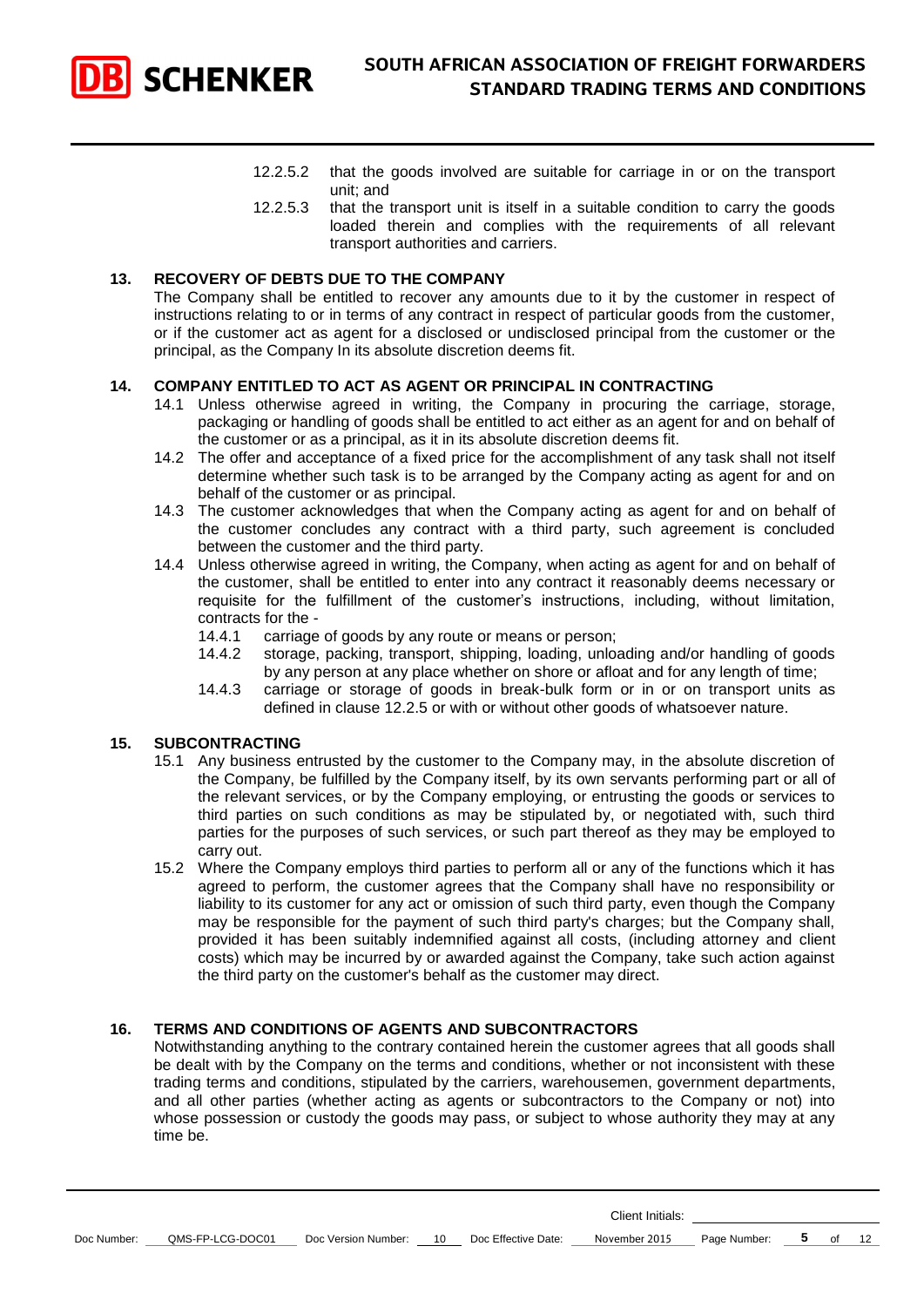

#### **17. GOODS REQUIRING SPECIAL ARRANGEMENTS**

Except under special arrangements previously made in writing the Company will not accept or deal with bullion, coin, precious stones, jewelry, valuables, antiques, pictures, human remains, livestock or plants. Should the customer nevertheless deliver such goods to the Company or cause the Company to handle or deal with any such goods otherwise than under special arrangements previously made in writing the Company shall incur no liability whatsoever in respect of such goods, and in particular, shall incur no liability in respect of its negligent acts or omissions in respect of such goods. A claim, if any, against the Company in respect of the goods referred to in this clause 17 shall be governed by the provisions of clauses 40 and 41.

#### **18. GOODS REQUIRING PRIOR CONSENT OF COMPANY**

- 18.1 The customer shall obtain in advance the Company's specific written consent to accept into its possession or control or into the possession or control of any of its servants, agents or employees any goods, including radio-active materials, which may be or become dangerous, inflammable or noxious, or which by their nature may injure, damage, taint or contaminate, or in any way whatsoever adversely affect any person, goods or property, including goods likely to harbour or attract vermin or other pests. The customer warrants that such goods, or the case, crate. box, drum, canister, tank, flat, pallet, package or other holder or covering of such goods will comply with any applicable laws, regulations or requirements of any authority or carrier and that the nature and characteristics of such goods and all other data required by such laws, regulations or requirements will be prominently and clearly marked on the outside cover of such goods.
- 18.2 if any such goods are delivered to the Company, whether or not in breach of the provisions of clause 18.1, such goods may for good reason as the Company in its discretion deems fit including, without limitation, the risk to other goods, property, life or health be destroyed, disposed of, abandoned or rendered harmless or otherwise dealt with at the risk and expense of the customer and without the Company being liable for any compensation to the customer or any other party, and - without prejudice to the Company's rights to recover its charges and/or fees including the costs of such destruction, disposal, abandonment or rendering harmless or other dealing with the goods. The customer indemnifies the Company against all loss, liability or damage caused to the Company as a result of the tender of goods to the Company and/or out of the aforegoing.

#### **19. PERISHABLE GOODS**

- 19.1 Without limiting or affecting any other terms of these trading terms and conditions, goods (whether perishable or otherwise) in the care, custody or control of the Company may at the customer's expense be sold or disposed of by the Company without notice to the customer, sender, owner or consignee, if -
	- 19.1.1 such goods have begun to deteriorate or are likely to deteriorate;
	- 19.1.2 such goods are insufficiently addressed or marked;
	- 19.1.3 the customer cannot be identified;
	- 19.1.4 the goods have not been collected or accepted by the customer or any other person after the expiration of 21 days from the Company notifying the customer in writing to collect or accept such goods, provided that if the Company has no address for the customer such notice period shall not be necessary, and payment or tender of the net proceeds, if any, of the sale thereof after deduction of those charges and expenses incurred by the Company in respect thereof shall be equivalent to delivery of such goods.
- 19.2 Should any amount owing by the customer to the Company in respect of any goods referred to in clause 19.1 become due and payable and remain unpaid, the Company shall be entitled and the customer hereby authorises the Company and without first obtaining an order of court, to sell all or any of the goods by public auction or on reasonable notice not exceeding 14 days by private treaty. The net proceeds of any such sale, after deducting therefrom all costs, charges and expenses incurred by the Company, shall be applied in reduction or discharge, as the case may be, of the customer's obligations to the Company in respect of such goods without prejudice to the Company's right to recover from the customer any

|             |                  |                     |    |                     | Client Initials: |              |    |    |
|-------------|------------------|---------------------|----|---------------------|------------------|--------------|----|----|
| Doc Number: | QMS-FP-LCG-DOC01 | Doc Version Number: | 10 | Doc Effective Date: | November 2015    | Page Number: | of | 12 |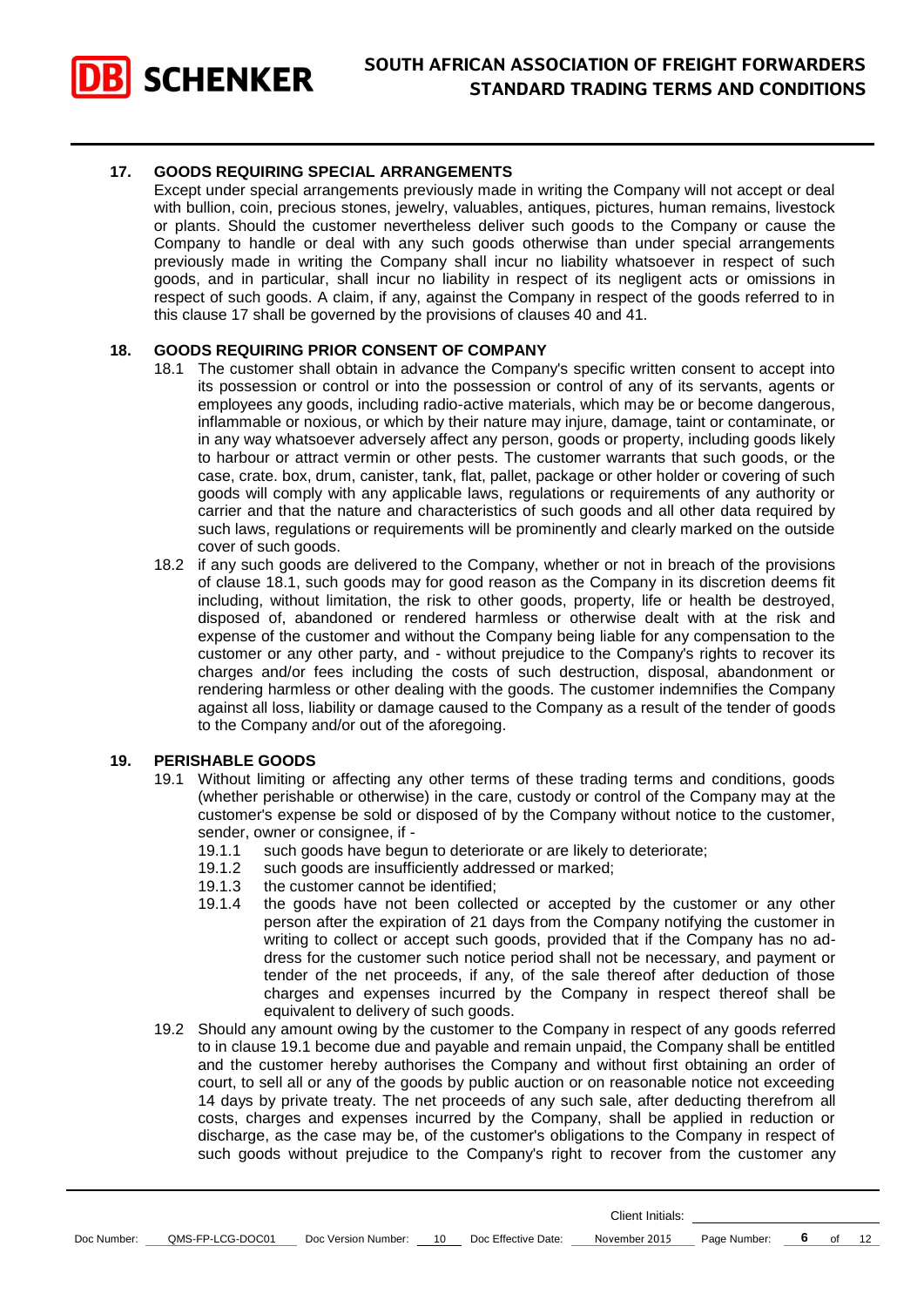

balance which may remain owing to the Company after the exercise of such rights. Should the total amount collected by the Company, after deducting therefrom all costs, charges and expenses incurred by the Company in respect thereof, exceed the full amount of the customer's obligation to the Company in respect of such goods, the Company shall be obliged to refund such excess to the customer.

#### **20. ACCEPTANCE OF DELIVERY**

If delivery of any goods is not accepted by the customer, consignee or party nominated by the customer at the appropriate time and place, then –

- 20.1 the Company shall be entitled to store the goods or any part thereof at no risk to the Company and at the expense of the customer;
- 20.2 the provisions of clause 19.2 shall apply *mutatis mutandis*.

#### **21. WAREHOUSING**

Pending forwarding and/or delivery by or on behalf of the Company, goods may be warehoused or otherwise held at any place as determined by the Company in its absolute discretion, at the customer's expense.

#### **22. COLLECTION OF EXPENSES AND COD**

- 22.1 When goods are accepted or dealt with by the Company upon instructions to collect freight, duties, charges or other expenses from the consignee or any other person, the customer shall remain responsible therefore if they are not paid by such consignee or any other person immediately when due.
- 22.2 If accepted by the Company, instructions to collect payment on delivery shall be subject to the condition that the Company will be entitled to assume that the recipient will effect payment and in the matter of such collection will not be liable for any negotiable instrument which is not met on the due date for payment.

#### **23. SUNDRY GOODS RECOGNISABLE AS THE CUSTOMER'S**

The Company shall have no obligation to take any action in respect of any goods which may be recognizable as belonging to the customer unless and until it receives suitable instructions relating to those goods together with all necessary documents.

#### **24. EXAMINATION OF LANDED GOODS**

- 24.1 Where it is necessary for an examination to be held or other action to be taken by the Company in respect of any discrepancy in the goods which are landed or discharged from any vessel, aircraft, vehicle, or transport unit, no responsibility shall attach to the Company for any failure to hold such examination or to take any other action unless the Company has been timeously advised by the landing or discharging agent that such goods have been landed and that such discrepancy exists.
- 24.2 The Company will not be responsible for examining or counting any goods received by it where such goods are bundled, palletized or packed in any other manner such that their number cannot be quickly and easily counted. Should the Company undertake to count goods so received, it shall incur no liability in respect of any error or inaccuracy in such counting, whether such error or inaccuracy is the result of negligence on the part of the Company or otherwise. The Company shall be entitled to levy a charge on the customer for the counting of goods in such circumstances.

#### **25. DUTIES, TAXES, IMPOSTS, LEVIES, AND DEPOSITS**

25.1 The customer, whether or not the cause of payment was due to an act, instruction or omission of the sender, owner and/or consignee and their agents, if any, shall be liable for any duties, taxes, imposts, levies, deposits or out-lays of whatsoever nature levied by or payable to the authorities, intermediaries or other parties at any port or place for or in connection with the goods and whether at the time of entry and/or at any subsequent time,

| Doc Number: | QMS-FP-LCG-DOC01 | Doc Version Number: | Doc Effective Date: | November 2015 | Page Number: |  | ١۷ |
|-------------|------------------|---------------------|---------------------|---------------|--------------|--|----|
|             |                  |                     |                     |               |              |  |    |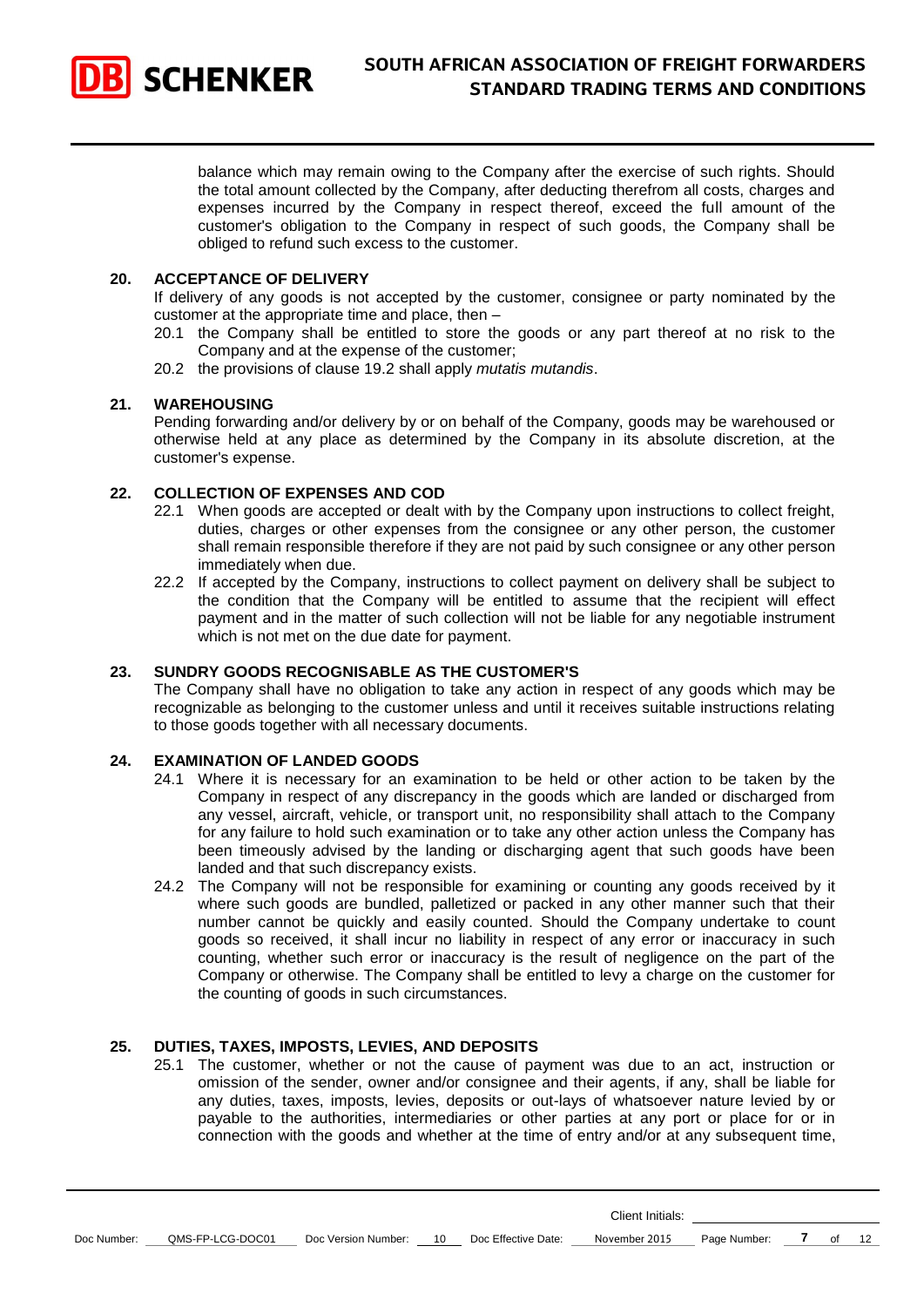

and for any payments, fines, penalties, expenses, loss or damage or whatsoever incurred or sustained by the Company in connection therewith or arising thereout.

25.2 The Company shall bear no liability in consequence of the fact that there may be a change in the rate of duty, wharfage, freight, railage or cartage, or any other tariff, before or after the performance by the Company of any act involving a less favourable rate or tariff or by virtue of the fact that a saving might have been effected in some other way had any act been performed at a different time.

#### **26. RECOVERY OF DUTIES INCORRECTLY PAID**

Where as a result of any act or omission by or on behalf or at the instance of the Company and whether or not such act or omission was negligent, any duty, tax, levy, railage, wharfage, freight, cartage or any other impost or charge has been paid or levied in an incorrect amount, then any responsibility or liability to the customer which the Company may otherwise have will cease and fall away if the customer does not-

- 26.1 within a reasonable time having regard to all the circumstances, and in particular to the time allowed for the recovery from the payee of the amount overpaid, advise the Company that an incorrect amount has been paid or levied, and
- 26.2 do all such acts as are necessary to enable the Company to effect recovery of the amount incorrectly paid.

The fact that the customer may not be aware that any such incorrect payment has been made shall not constitute a circumstance to be taken into account in calculating what is a reasonable time for the purpose of clause 26.1. Should any act or omission by the customer, whether or not such act or omission was due to ignorance on the part of the customer and whether or not such ignorance was reasonable or justified in the circumstances, prejudice the Company's right of recovery, the customer shall be deemed not to have complied with the provisions of clauses 26.1 and 26.2.

#### **27. PAYMENT BY THE CUSTOMER**

- 27.1 Unless otherwise specifically agreed by the Company in writing the customer shall pay to the Company in cash immediately upon presentation of account all sums due to the Company without deduction or set-off and payments shall not be withheld or deferred on account of any claim or counterclaim which the customer may allege.
- 27.2 All and any moneys received by the Company from the customer shall be appropriated by the Company in its sole and absolute discretion in respect of any undisputed indebtedness owing by the customer to the Company, notwithstanding that the customer might, when making payment, seek to appropriate the payment so made to any particular debt or portion of a debt.

#### **28. DEBITING FEES AND DISBURSEMENTS**

The Company shall under no circumstances be precluded from raising a debit and obtaining payment in respect of any fee or disbursements due to it, notwithstanding the fact that a previous debit or debits, whether excluding or partly excluding the items subsequently requiring to be charged or recovered, had been raised and whether or not any notice had been given that further debits were to follow.

#### **29. RISK OF POSTED ITEMS**

Notwithstanding any prior dealings between the Company and the customer, all documents, cash, cheques, bank drafts or other remittances, sent to the Company through the post shall be deemed not to have been received by the Company unless and until they are actually received by the Company.

#### **30. QUOTATIONS**

30.1 The offer shall expire if it is not chosen by Customer within the same browser session and accepted by the Company according to the procedure herein stated, within a period of 14 days from the date of it's issue. The freight rates, surcharges, fees and exchange rates at the time of the final individual booking shall apply.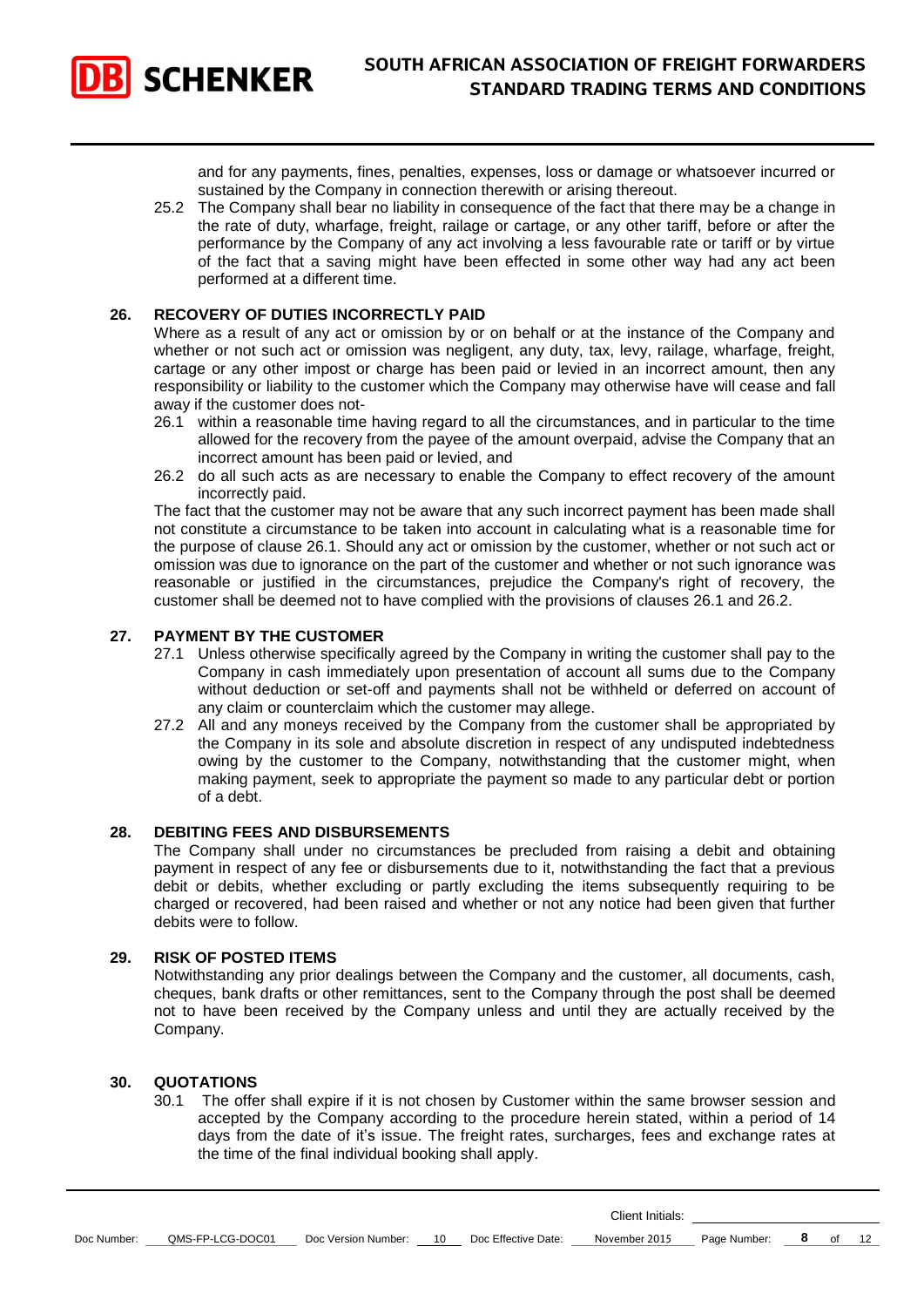

30.2 Without in any way limiting the provisions of clause 30.1, all quotations and agreements are subject to revision without notice having regard to changes in currency exchange rates and upward movements in amounts payable by or on behalf of or at the instance of the Company to third parties including, without limitation, freight, surcharges, insurance premiums, equipment rental and labour which charges and upward movements take place alter quotation. Any revision of rates as aforesaid will be commensurate with the change in the currency exchange rate or the increase in such amounts payable. Any such increase shall, failing agreement between the parties be determined by the then auditors of the Company or any other auditors nominated by the Company, who in such determination shall act as experts and not as arbitrators and whose decision shall be final and binding on the parties.

#### **31. NO CLAIMS AGAINST COMPANY DIRECTORS AND EMPLOYEES**

The customer undertakes that no claim shall be made against any director, servant or employee of the Company which imposes or attempts to impose upon him any liability in connection with the rendering of any services which are the subject of these trading terms and conditions and hereby waives all and any such claims.

#### **32. CUSTOMER'S ORAL INSTRUCTIONS**

The customer's instructions to the Company shall be precise, clear and comprehensive and in particular, but without limitation, shall cover any valuation or determination issued by Customs in respect of any goods to be dealt with by or on behalf of or at the request of the Company. Instructions given by the customer shall be recognised by the Company as valid only if timeously given specifically in relation to a particular matter in question. Oral instructions, standing or general instructions or instructions given late, even if received by the Company without comment, shall not in any way be binding upon the Company, but the Company may act thereupon in the exercise of its absolute discretion.

#### **33. VARIATION OF THESE TRADING TERMS AND CONDITIONS**

No variation or alteration of these trading terms and conditions shall be binding on the Company unless embodied in a written document signed by a duly authorised director of the Company. Any purported variation or alteration of these trading terms and conditions otherwise than as set out above shall be of no force or effect, whether such purported variation or alteration is written or oral, or takes place before or after the receipt of these trading terms and conditions by the customer.

#### **34. NON WAIVER**

No extension of time or waiver or relaxation of any of the trading terms and conditions shall operate as an estoppel against any party in respect of its rights under those trading terms and conditions, nor shall it operate so as to preclude such party thereafter from exercising its rights strictly in accordance with these trading terms and conditions.

#### **35. GOVERNING LAW**

These trading terms and conditions and all agreements entered into between the Company and the customer pursuant thereto and on the terms thereof shall be governed by and construed in accordance with the laws of the Republic of South Africa.

#### **36. SUBMISSION TO JURISDICTION**

The parties agree that any legal action or proceedings arising out of or in connection with these trading terms and conditions shall be brought in the division of the Supreme Court of South Africa where the Company's head office is situated at the commencement of the proceedings, and the customer irrevocably submits to the non-exclusive jurisdiction of such court.

#### **37. BENEFIT OF DISCOUNTS**

The Company is entitled to the benefit of any discounts obtained and to retain and be paid all brokerages, commissions, allowances and other remunerations of whatsoever nature and kind and

|  | Doc Number: | QMS-FP-LCG-DOC01 | Doc Version Number: |  | 10 Doc Effective Date: | November 2015 | Page Number: |  |  | $\overline{a}$ |
|--|-------------|------------------|---------------------|--|------------------------|---------------|--------------|--|--|----------------|
|--|-------------|------------------|---------------------|--|------------------------|---------------|--------------|--|--|----------------|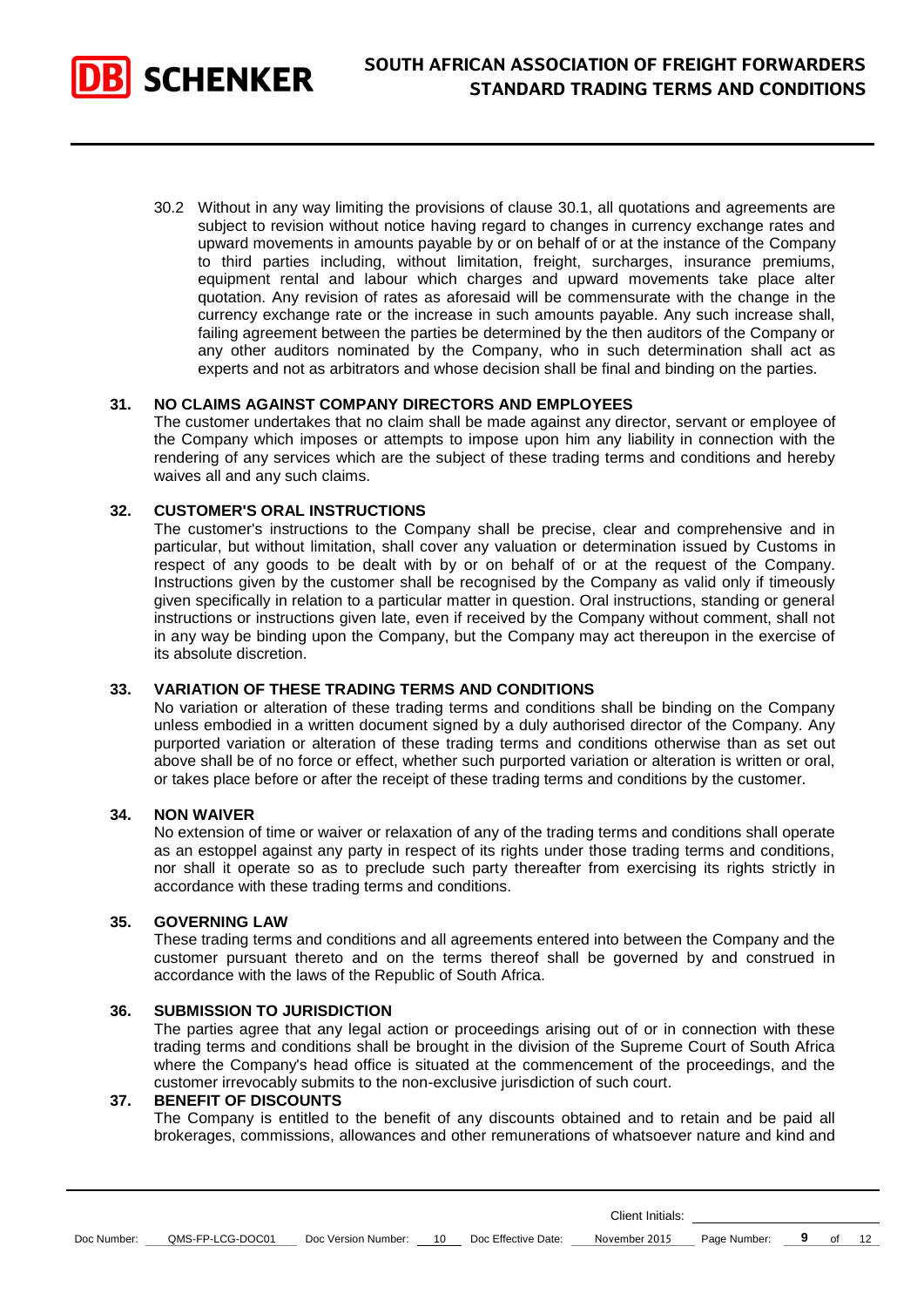

shall not be obliged to disclose or account to the customer, or principal for any such amounts received or receivable by it.

#### **38. LIEN**

All goods and documents relating to goods including bills of Iading and import permits, as well as all refunds, repayments, claims and other recoveries, shall be subject to a special and general lien and pledge either for monies due in respect of such goods or for other monies due to the Company from the customer, sender, owner, consignee, importer or the holder of the bill of lading or their agents, if any. If any monies due to the Company are not paid within 14 days after notice has been given to the person from whom the monies are due that such goods or documents are being detained, they may be sold by auction or otherwise or in some other way disposed of for value at the sole discretion of the Company and at the expense of such person, and the nett proceeds applied in or towards satisfaction of such indebtedness.

#### **39. INDEMNITY BY THE CUSTOMER**

Without prejudice to any of the Company's rights and securities under these trading terms and conditions, the customer indemnifies and holds harmless the Company against all liabilities, damages, costs and expenses whatsoever incurred or suffered by the Company against directly or indirectly from or in connection with the customer's express or implied instructions or their implementation by or on behalf of or at the instance of the Company in relation to any goods and in particular, but without limitation of the aforegoing, in respect of any liability whatsoever which may be incurred -

- 39.1 to any haulier, carrier, warehouseman or other person whatsoever at any time involved with such goods arising out of any claim made directly or indirectly against any such person by the customer or by any consignor, consignee or owner of such goods or by any person having an interest in such goods or by any other person whatsoever; and/or
- 39.2 to any owner or consignee of such goods who is not the customer of the Company where the Company performs the service of a deconsolidation agent, or any other service; and/or
- 39.3 to any carrier of the goods if the Company is the consignor or consignee of the goods; and/or
- 39.4 in respect of any goods referred to in clause 18.

#### **40. LIMITATION OF COMPANY'S LIABILITY**

- 40.1 Subject to the provisions of clause 40.2 and clause 41, the Company shall not be liable for any claim of whatsoever nature (whether in contract or in delict) and whether for damages or otherwise, howsoever arising including but without limiting the generality of the aforesaid -
	- 40.1.1 any negligent act or omission or statement by the Company or its servants, agents and nominees; and/or
	- 40.1.2 any act or omission of the customer or agent of the customer with whom the Company deals; and/or
	- 40.1.3 any loss, damage or expense arising from or in any way connected with the marking, labeling, numbering, non- delivery or mis-delivery of any goods; and/or
	- 40.1.4 any loss, damage or expense arising from or in any way connected with the weight, measurements, contents, quality, inherent vice, defect or description of any goods; and/or
	- 40.1.5 any loss, damage or expense arising from or in any way connected with any circumstance, cause or event beyond the reasonable control of the Company, including but without limiting the generality of the aforesaid, strike, lock-out, stoppage or restraint of labour; and/or
	- 40.1.6 damages arising from loss of market or attributable to delay in forwarding or in transit or failure to carry out any instructions given to the Company; and/or
	- 40.1.7 loss or non-delivery of any separate package forming part of a consignment or for loss from a package or an unpacked consignment or for damage or mis-delivery; and/or
	- 40.1.8 damage or injury suffered by the customer or any person whatsoever arising out of any cause whatsoever as a result of the Company's execution or attempted

Client Initials:

Doc Number: QMS-FP-LCG-DOC01 Doc Version Number: 10 Doc Effective Date: November 2015 Page Number: **10** of 12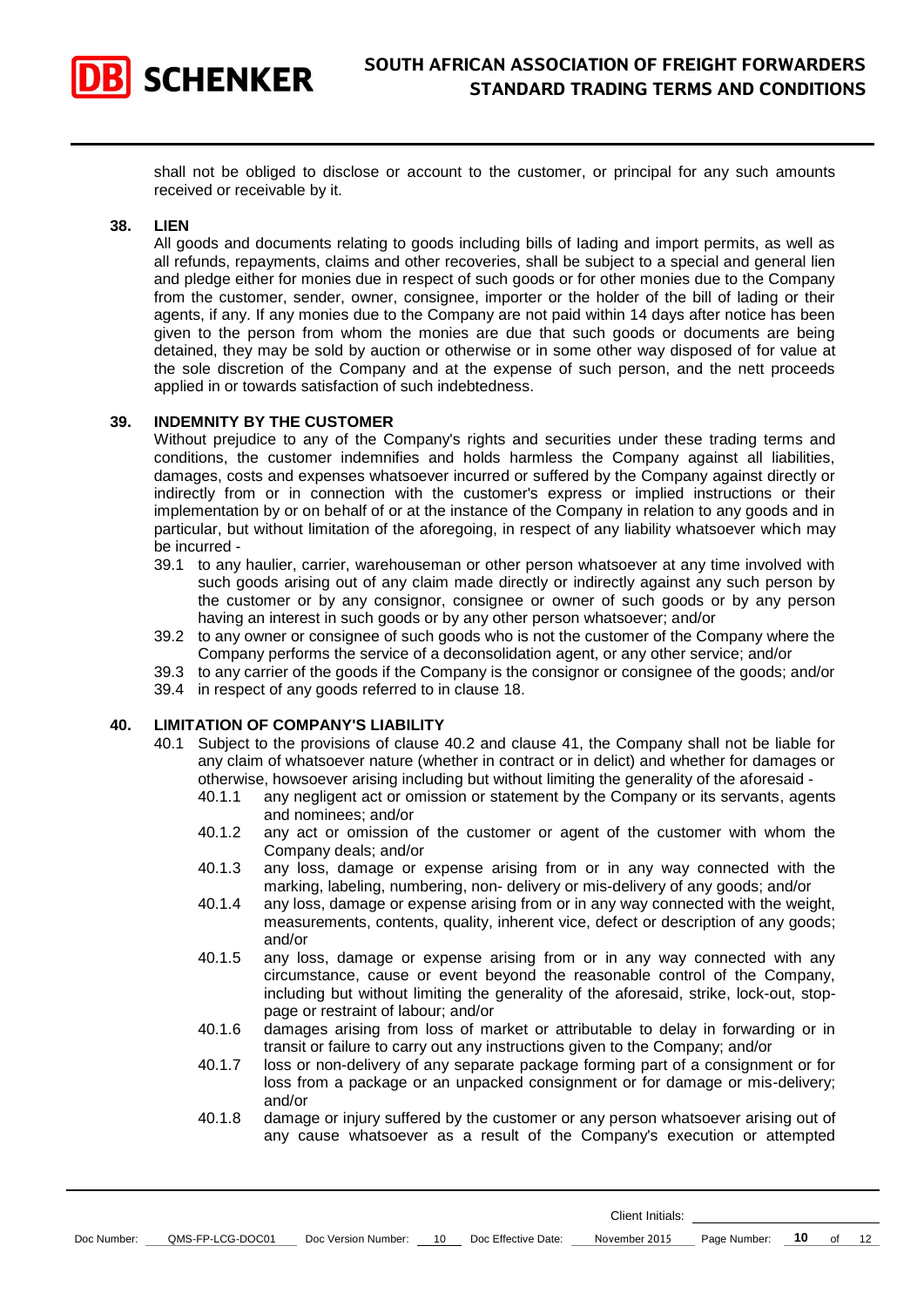

execution of its obligations to the customer and/or the customer's requirements or mandate;

unless -

- a) such claim arises from a grossly negligent act or omission on the part of the Company or its servants; and
- b) such claim arises at a time when the goods in question are in the actual custody of the Company and under its actual control; and
- c) in the instance provided in clause 40.1.7 above, the Company receives a written notice within 5 days after the end of the transit where the transit ends in the Republic of South Africa or within 14 days after the end of transit where the transit ends at any place outside the Republic of South Africa.
- 40.2 Notwithstanding anything to the contrary contained in these trading terms and conditions, the Company shall not be liable for any indirect and consequential loss arising from any act or omission or statement by the Company, its agents, servants or nominees, whether negligent or otherwise.

#### **41. MONETARY LIMITATION OF LIABILITY OF THE COMPANY**

- 41.1 In those cases where the Company is liable to the customer in terms of clause 40.1, in no such case whatsoever shall any liability of the Company, howsoever arising, exceed whichever is the least of the following respective amounts:<br>41.1.1 the value of the goods evidenced by the relevant
	- the value of the goods evidenced by the relevant documentation or declared by the customer for customs purposes or for any purpose connected with their transportation;
	- 41.1.2 the value of the goods declared for insurance purposes;
	- 41.1.3 double the amount of the fees raised by the Company for its services in connection with the goods, but excluding any amounts payable to sub-contractors, agents and third parties.
- 41.2 If it is desired that the liability of the Company in those cases where it is liable to the customer in terms of clause 40. 1 should not be governed by the limits referred to in clause 41.1 written notice thereof must be received by the Company before any goods or documents are entrusted to or delivered to or into the control of the Company (or its agent or sub-contractor), together with a statement of the value of the goods. Upon receipt of such notice the Company may in the exercise of its absolute discretion agree in writing to its liability being increased to a maximum amount equivalent to the amount stated in the notice, in which case it will be entitled to effect special insurance to cover its maximum liability and the party giving the notice shall be deemed, by so doing, to have agreed and undertaken to pay to the Company the amount of the premium payable by the Company for such insurance. If the Company does not so agree the limits referred to in clause 41.1 shall apply.

#### **42. GENERAL AVERAGE**

The customer indemnifies and holds harmless the Company in respect of any claims of a General Average nature which may be made against the Company and the customer shall provide such security as may be required by the Company in this connection.

#### **43. BREACH**

If the Company breaches any of these trading terms and conditions or any agreement between it and the customer and fails to remedy such breach within 30 days of the date of receipt of written notice requiring it to do so then the customer shall be entitled to compel performance by the Company of the obligations it has defaulted in, but shall not be entitled to cancel these trading terms and conditions and any agreement between the customer and the Company.

#### **44. WARRANTlES AND REPRESENTATIONS BY THE COMPANY**

The Company makes no warranties and representations to the customer save as may be specifically provided herein or as notified in writing by the Company to the customer from time to time. The customer acknowledges that the Company is not in any way bound by any oral statement, representation, guarantee, promise, undertaking, inducement or otherwise which may

Client Initials:

Doc Number: <u>QMS-FP-LCG-DOC01</u> Doc Version Number: 10 Doc Effective Date: November 2015 Page Number: 11 of 12